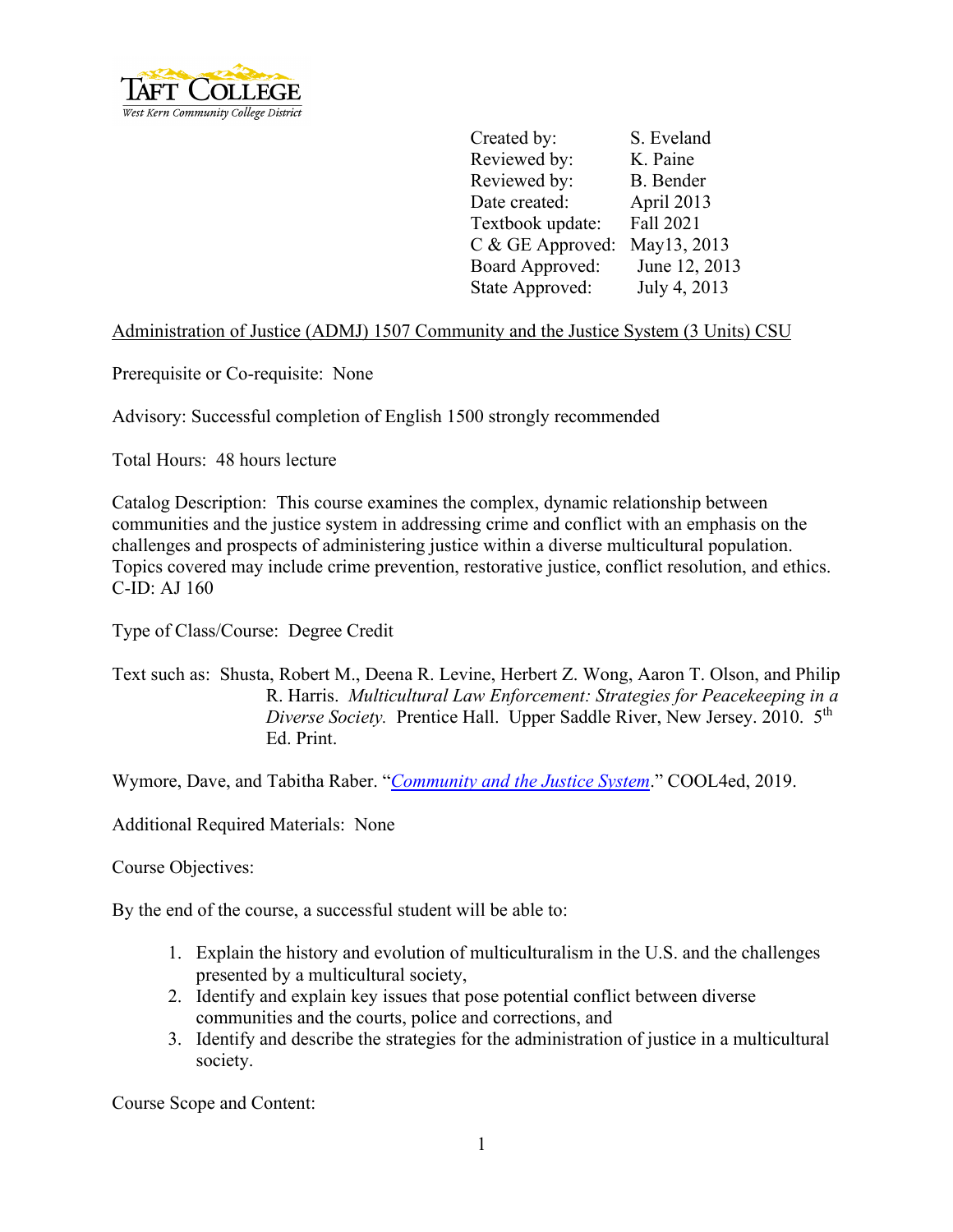

Unit I The Criminal Justice System and the Community

- A. The meaning of community relations and the need for community interaction
- B. Conflicts between the community and the criminal justice system
- C. Society in transition: The evolving nature of multiculturalism
- D. Change and tension: minorities' struggle for power
- E. Changes in makeup of administration of justice agencies
- F. The importance of professional standards
	- a. professional image in criminal justice
	- b. non-verbal communication in community relations
	- c. improving human relations skills
	- d. human relations commissions
	- e. human relations guidelines

Unit II Evolving Nature of Multiculturalism

- A. History and evolution of multiculturalism in the U.S.
- B. Policing challenges presented by a multicultural society
- Unit III Multicultural Populations
	- A. Law enforcement contact with ethnic groups
		- a. Asian/Pacific Americans
		- b. African Americans
		- c. Latino/Hispanic Americans
		- d. Arab/Middle Eastern Americans
	- B. Native Americans
	- C. Law enforcement contact with religious groups
	- D. Other key minority groups and special populations
		- a. children and youth
		- b. seniors/elderly
		- c. mental illness/mentally handicapped
		- d. physically handicapped
		- e. gay/lesbian/transgender populations
	- E. Special targeted minorities

Unit IV Demographics of Interest Community

- A. Key elements of a community
- B. Geographical limits
- C. Demographic characteristics
- D. Factors that make people different
- E. The areas of conflict in a community
- F. Economics: A different justice for rich and poor
- G. Community power structure
	- a. the formal power structure
	- b. the informal power structure
	- c. application of organizational discretion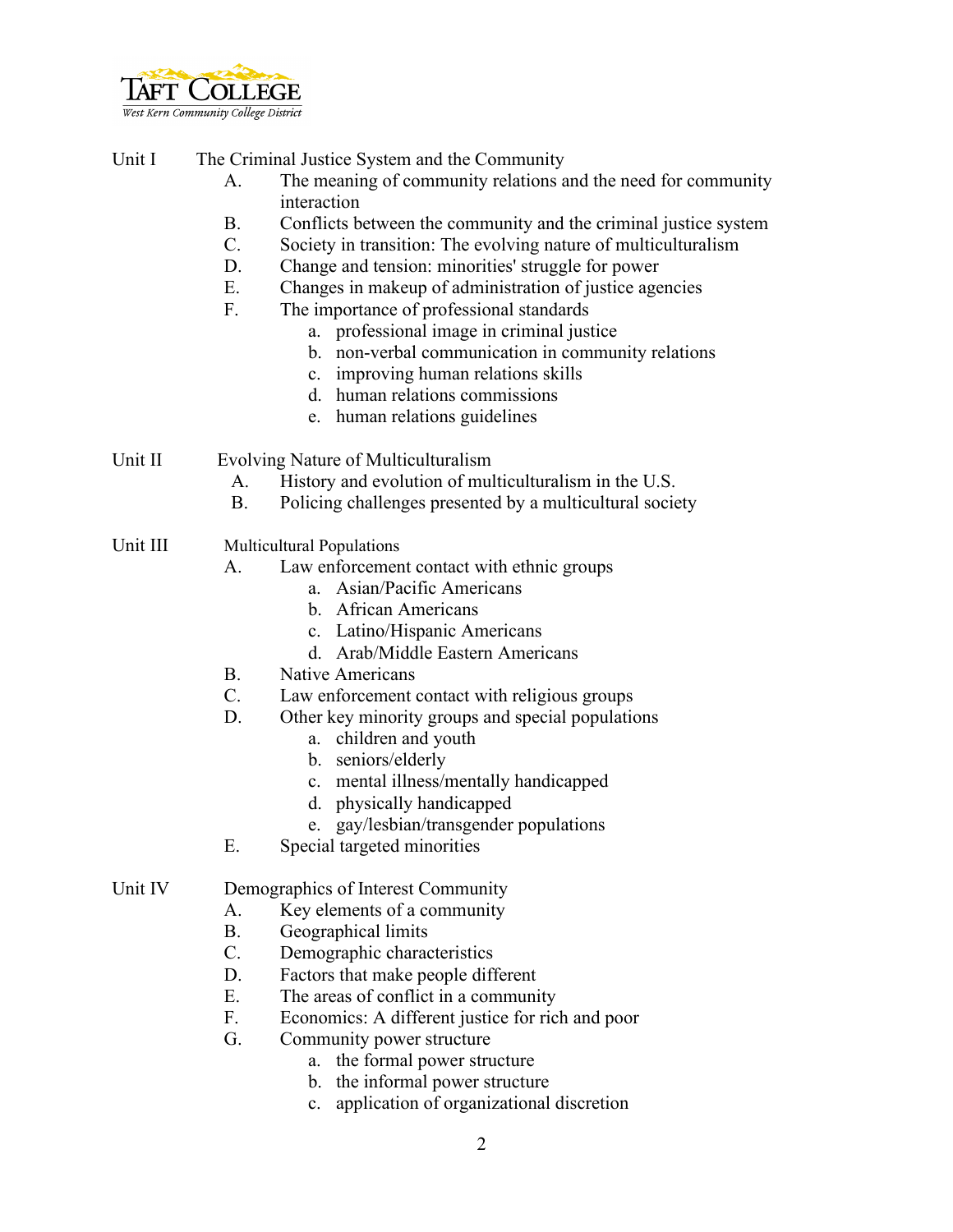

| Η. |  | An analysis of community problems |  |
|----|--|-----------------------------------|--|
|----|--|-----------------------------------|--|

- a. value system formation
- b. basic value formation and development
- c. evaluating significant emotional events

# Unit V Police and Policed Community

- A. Ethnic, racial, and minority issues within the workforce of a law enforcement agency
- B. Recruitment, retention, and promotion of a diverse workforce
- C. Police knowledge of cultural groups
- D. Prejudice in law enforcement
- E. Racial profiling
- F. Community-based policing plans
	- a. Improving law enforcement techniques in multicultural communities

## Unit V Courts and Community

- A. Ethnic, racial, and minority issues within the workforce of the courts
- B. Recruitment, retention, and promotion of a diverse workforce
- C. cultural diversity training in the administration of justice system

### Unit VI Managing Diverse Populations in Correctional Settings

- A. Defined population groups
- B. Group identification terms
- C. Cultural, historical, gender, and religious issues
- D. Myths and stereotypes
- E. Communication

## Unit VII Strategies for Facilitating Conflict Resolution in a Multicultural Society

- A. Awareness
- B. Communication
- C. Community based intervention
- D. Community based monitoring
- E. Education
- F. Enforcement
- G. Engagement
- H. Relationship
- I. Reintegration
- J. Visible presence
- K. Other

Learning Activities Required Outside of Class:

The students in this class will spend a minimum of 6 hours per week outside of the regular class time doing the following:

1. Studying textbook(s) or other materials